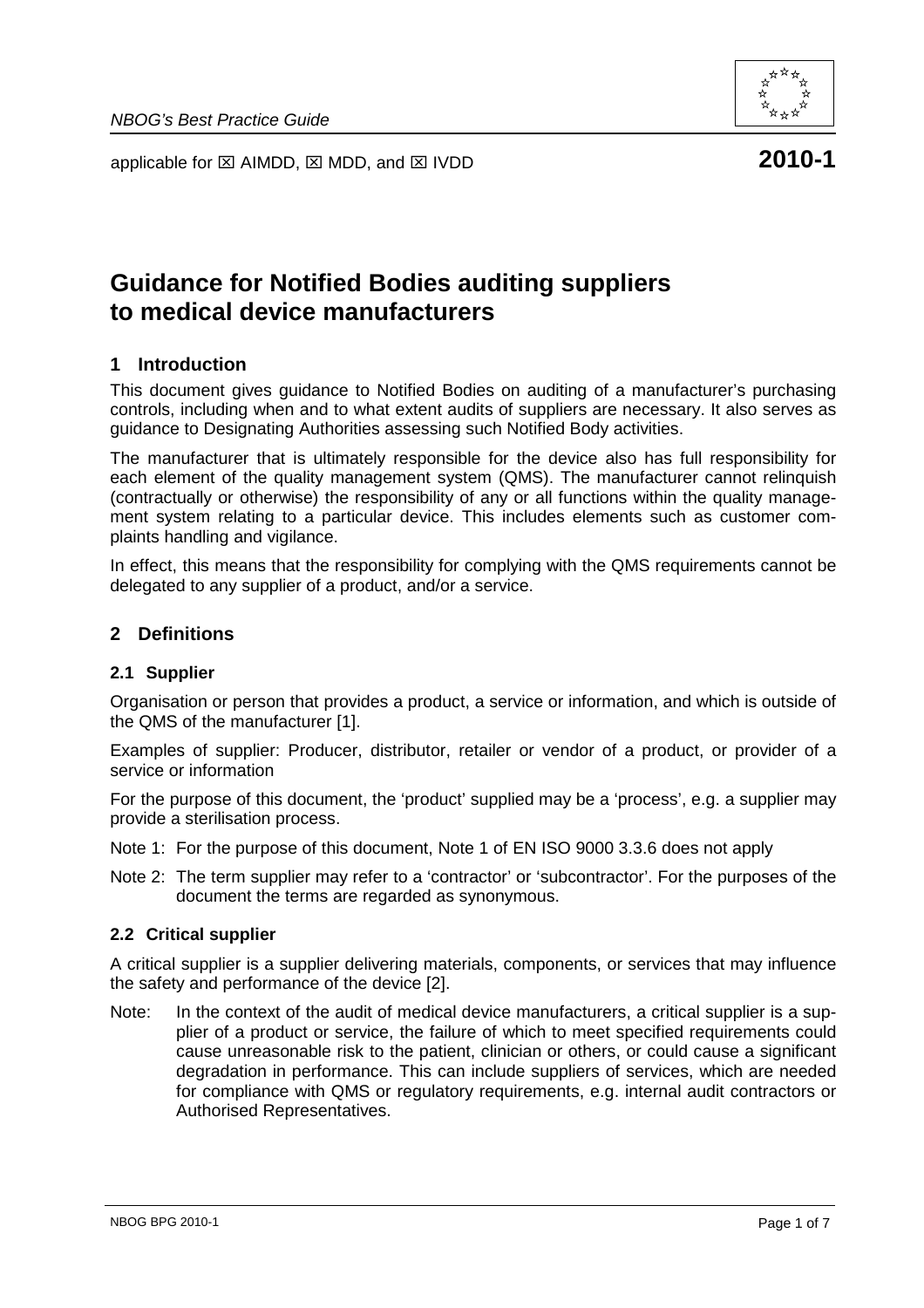## **3 Legislative Basis for the requirements for suppliers – Quality assurance systems**

Approvals of quality systems according to Annex II, V or VI of Directive 93/42/EEC, Annex 2 or 5 of Directive 90/385/EEC or Annex IV or VII of Directive 98/79/EC may only be issued if the Notified Body has verified and documented, i.e. evidence has been provided, that the quality system is able to ensure 'that the products conform to the provision of these Directives, which apply to them at every stage, from design to final inspection'.

The Notified Body shall include in its assessment all of the steps in the design and/or manufacture during product realisation of a medical device that are conducted by suppliers. This includes the provision of raw materials, components and services.

Annex II Section 3.2 (b) of Directive 93/42/EEC states 'where the design, manufacture and/or final inspection and testing of the products, or elements thereof, is carried out by a third party, the methods of monitoring the efficient operation of the quality system and in particular the type and extent of control applied to the third party' must be included in the manufacturer's application for assessment to the Notified Body. Suppliers are examples of a 'third party'.

The Directives, e.g. Directive 93/42/EEC Annex II Section 3.3, state 'The assessment team must include at least one member with past experience of assessments of the technology concerned. The assessment procedure must include an assessment, on a representative basis, of the documentation of the design of the product(s) concerned, an inspection on the manufacturer's premises and, in duly substantiated cases, on the premises of the manufacturer's suppliers to inspect the manufacturing processes'. The Notified Body therefore has to audit the activities and/or premises of suppliers linked to the specific medical devices (for further guidance please refer to section 5 of this document).

However, in the conformity assessment procedure the Notified Body should consider the results of tests, assessments and audits, which have already been conducted for the relevant products.

## **4 Audit of the purchasing system of the manufacturer**

The manufacturer should establish and maintain documented procedures and records to ensure that products or services purchased from their suppliers meet the relevant regulatory requirements.

Purchasing controls will be first assessed by the Notified Body at the premises of the manufacturer. Hereby, the Notified Body normally should use section 7.4 of EN ISO 13485 [3] and applicable guidance from the GHTF [4, 6] (extract from document N30 [4] is reproduced below).

"N30 7.6 Purchasing Controls Subsystem

The Purchasing Controls subsystem should be considered a main subsystem for those manufacturers who outsource essential activities such as design and development and/or production to one or more suppliers.

**Objective**: The purpose of auditing the purchasing control subsystem is to verify that the manufacturer's processes ensure that products, components, materials and services provided by suppliers, (including contractors and consultants) are in conformity. This is particularly important when the finished product or service cannot be verified by inspection (e.g. sterilisation services).

**Major Steps**: The following major steps serve as a guide in the audit of the Purchasing controls Subsystem. [The examples listed below of objective evidence were drawn from the flow chart in GHTF SG3 N17 Guidance on the control of products and services obtained from suppliers [5] (see Appendix 1)]: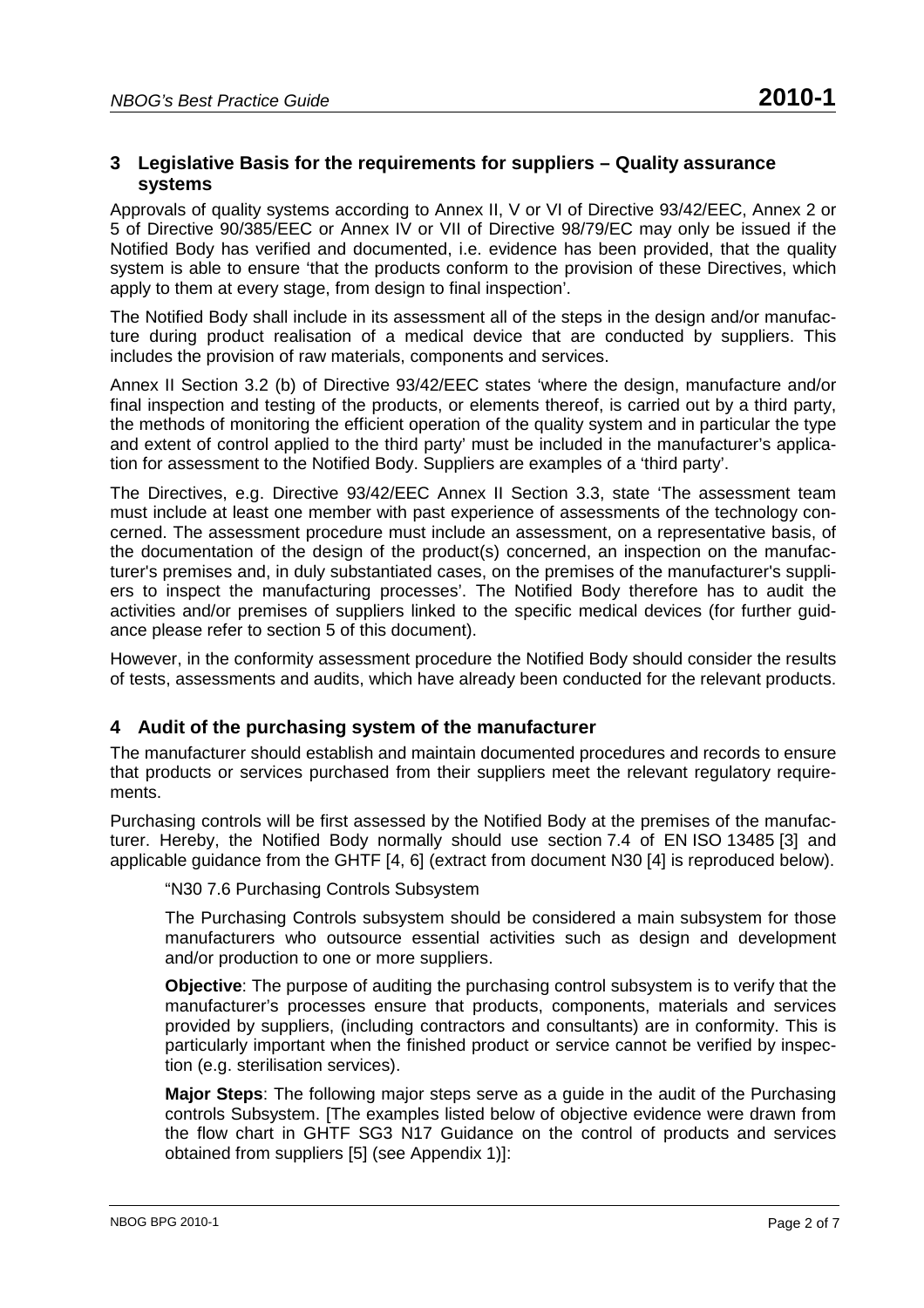- 1. Verify that procedures for conducting supplier evaluations have been established. (ISO 13485:2003: 7.4.1)
	- Documented process/product controls for manufacturer and supplier
	- Supplier Management Procedures
- 2. Verify that the manufacturer evaluates and maintains effective controls over suppliers, so that specified requirements are met. (ISO 13485:2003: 7.4.1)
	- Supplier selection criteria & decision rationale
	- Competency of the selector of the supplier
	- Supplier agreements (see Appendix 2 for details)
	- Change Management Methodology and Records
- 3. Verify that the manufacturer assures the adequacy of specifications for products and services that suppliers are to provide, and defines risk management responsibilities and any necessary risk control measures. (ISO 13485:2003: 7.4.2)
	- Specifications, requirements, procedures & work instructions
	- Documented list of the risks identified for the products and services supplied, and linkage to design and planning
	- Quality Requirements documented
	- Capability assessment of the supplier
	- Contracts, Purchase Orders
- 4. Verify that records of supplier evaluations are maintained. (ISO 13485:2003: 7.4.1)
	- Audits Reports (1st, 2nd, & 3rd Party)
	- Correspondence (Supplier File; e.g. Change control, audits, CAPAs)
	- Minutes of Meetings with Supplier
	- CAPA relating to products and services supplied
	- Verification of incoming products
- 5. Determine that the verification of purchased products and services is adequate. (ISO 13485:2003: 7.4.3)
	- Acceptance procedures for incoming products
	- Specifications & Procedures
	- Documented process/product controls for manufacturer and supplier

Evaluate the Purchasing Controls subsystem for adequacy based on findings."

## **5 Criteria for audit of a supplier's premises**

The Notified Body auditors should determine and document the need to audit at a supplier's premises depending on:

– the outcome of the audit of the manufacturer's purchasing process (as outlined in Appendix 1) and other processes, described above.

The Notified Body should have predefined decision criteria, which they use to decide, based on audit outcome if an audit of a particular supplier is required.

Information derived from the audit may include:

- information of the product realisation processes, including data from incoming acceptance activities and production controls
- whether the manufacturer performs an inspection on the product or service supplied
- whether faults in the product supplied can be detected at some later stage in production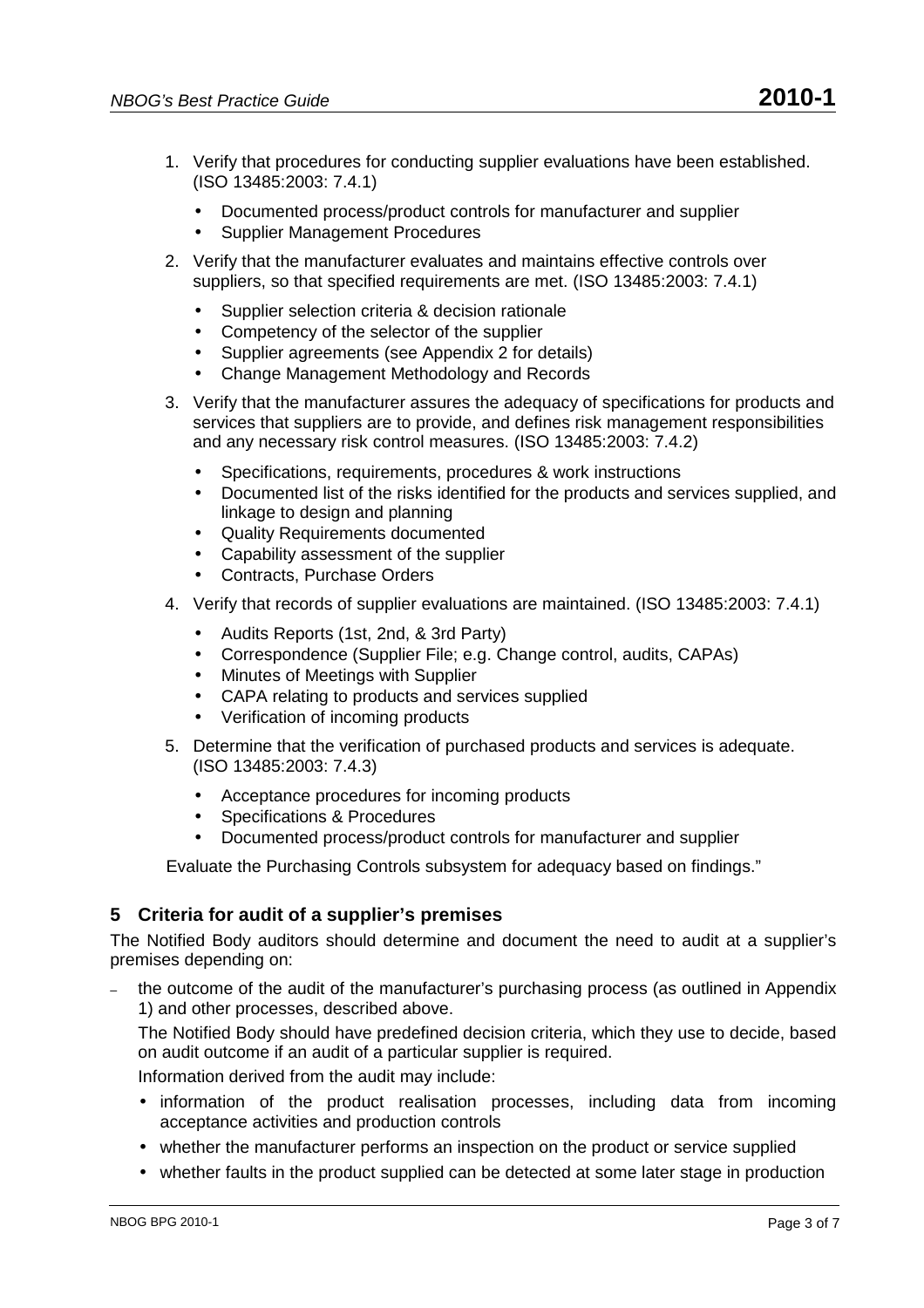- whether the history/data relating to suppliers is sufficient
- whether there is third party certification of suppliers and whether this certification alone is adequate
- the criticality of the item or process being purchased, i.e. the effect the purchased product/service might have on the subsequent product realisation or the final product (GHTF SG3 N17/2008 [5], section 3.3.1).

Critical items or processes may include:

- Finished products
- Primary packaging
- Sterilisation
- Contract laboratories (e.g. biocompatibility)
- Services (Design, Distribution, Regulatory Compliance etc.)
- Labeling
- Other similar cases where the conformity of the finished medical device is significantly influenced by the activity of the supplier and the manufacturer cannot demonstrate sufficient control over the supplier via purchasing controls and incoming acceptance activities
- Note: It is the responsibility of the manufacturer to determine which are critical items or processes and how their purchase is controlled. This depends on the manufacturer's risk management activity. However, the auditing organisation may decide to visit suppliers deemed by the manufacturer to be non-critical.
- In response to post market information
	- Field Safety Corrective actions impacting on the supplier's processes or products
	- Complaints relating to the supplier's processes or products
	- Post-market information, e.g. clinical investigations, public information etc., relating to the supplier's processes or products

In principle, premises of critical suppliers should be audited. In cases where the manufacturer is not able to give satisfactory evidence to the Notified Body that purchase of critical products or services meet the specified requirements (e.g. relying solely on the supplier's certification to EN ISO 9001 or EN ISO 13485), the Notified Body needs to audit the control of processes on the premises of the manufacturer's suppliers (e.g. sterilisation suppliers). The Notified Body has to audit each of these suppliers unless there is enough evidence provided by the manufacturer demonstrating that sufficient controls have been established and implemented.

## **6 Audit at supplier premises**

The objective of an audit at a supplier's premises is to:

- − verify manufacturer's supplier control is effective to ensure the purchased product or service conforms to the specified requirements
- − assess the supplier's ability to provide a product or service that consistently meets specified manufacturer requirements including quality requirements

An audit at a supplier should be carried out as part of the audit of the manufacturer's purchasing activity. It should not take the place of a Second Party<sup>1</sup> audit carried out on behalf of the manufacturer.

 $\overline{a}$ 

<sup>1</sup> According to EN ISO 17000 Conformity assessment – Vocabulary and general principles, clause 2.3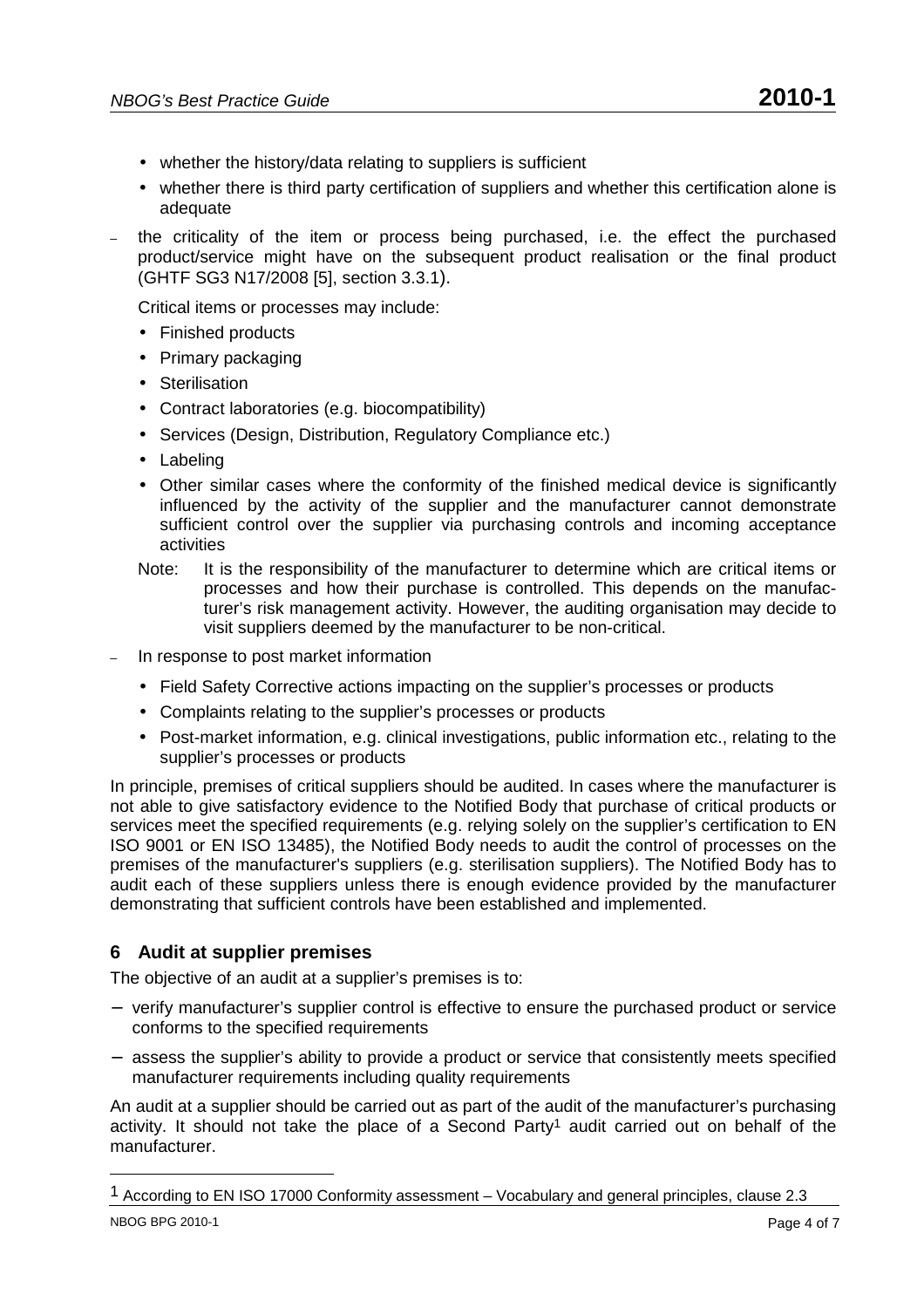An audit at a supplier assesses the implementation of the requirements placed upon the supplier by the manufacturer as documented in the agreement between the two parties. The adequacy of this agreement, including its scope, should be assessed as part of the audit of the manufacturer.

Although EN ISO 13485 or an annex of the relevant directive may be used to assist in the assessment of the suitability and implementation of the agreement, the audit of a supplier does not necessarily assess the supplier against the whole of EN ISO 13485 or an annex of the relevant directive.

Any nonconformity identified in the supplier audit will normally be documented as a nonconformity against the manufacturer.

## **7 Reporting**

Audits at supplier's premises need to be adequately documented. This can be done either in the audit report of the manufacturer's quality system or in separate report(s). If a separate report is written, the Notified Body should make clear the reason for the audit of the particular supplier and should address the audit report to the manufacturer and not to the supplier.

It is the manufacturer's responsibility to discuss the reported findings of the NB audit with the supplier and to follow up on any nonconformity raised. However, if agreed by all parties, the results of the audit at the supplier may also be made available to the supplier for information.

The Notified Body's rationale for auditing a particular supplier should be documented either in the audit report or in a separate document generated as part of the preparation for the audit.

| References    | Directive 93/42/EEC*, Directive 90/385/EEC*, Directive 98/79/EC*,<br>*as amended                                                                                                          |
|---------------|-------------------------------------------------------------------------------------------------------------------------------------------------------------------------------------------|
| Sources       | [1] EN ISO 9000 : 2005 Quality management systems - Fundamentals<br>and vocabulary, Clause 3.3.6                                                                                          |
|               | [2] GHTF SG4/N33R16: 2007: Guidelines for Regulatory Auditing of<br>Quality Management Systems of Medical Device Manufacturers -<br>Part 3: Regulatory Audit Reports                      |
|               | [3] EN ISO 13485 : 2003 + AC : 2009 Medical devices - Quality<br>management systems - Requirements for regulatory purposes                                                                |
|               | [4] GHTF SG4/N30R20: 2006 Guidelines for Regulatory Auditing of<br>Quality Management Systems of Medical Device Manufacturers -<br>Part 2: Regulatory Auditing Strategy                   |
|               | [5] GHTF SG3/N17/2008 Quality management system - Medical devices -<br>Guidance on the control of products and services obtained from<br>suppliers                                        |
|               | [6] GHTF SG4(WD)N84R12: 2009 Guidelines for Regulatory Auditing of<br>Quality Management Systems of Medical Device Manufacturers -<br>Part 5: Audits of manufacturer control of suppliers |
| Keywords      | auditing, critical supplier, Notified Body, supplier, subcontractor                                                                                                                       |
| Date of issue | March 2010                                                                                                                                                                                |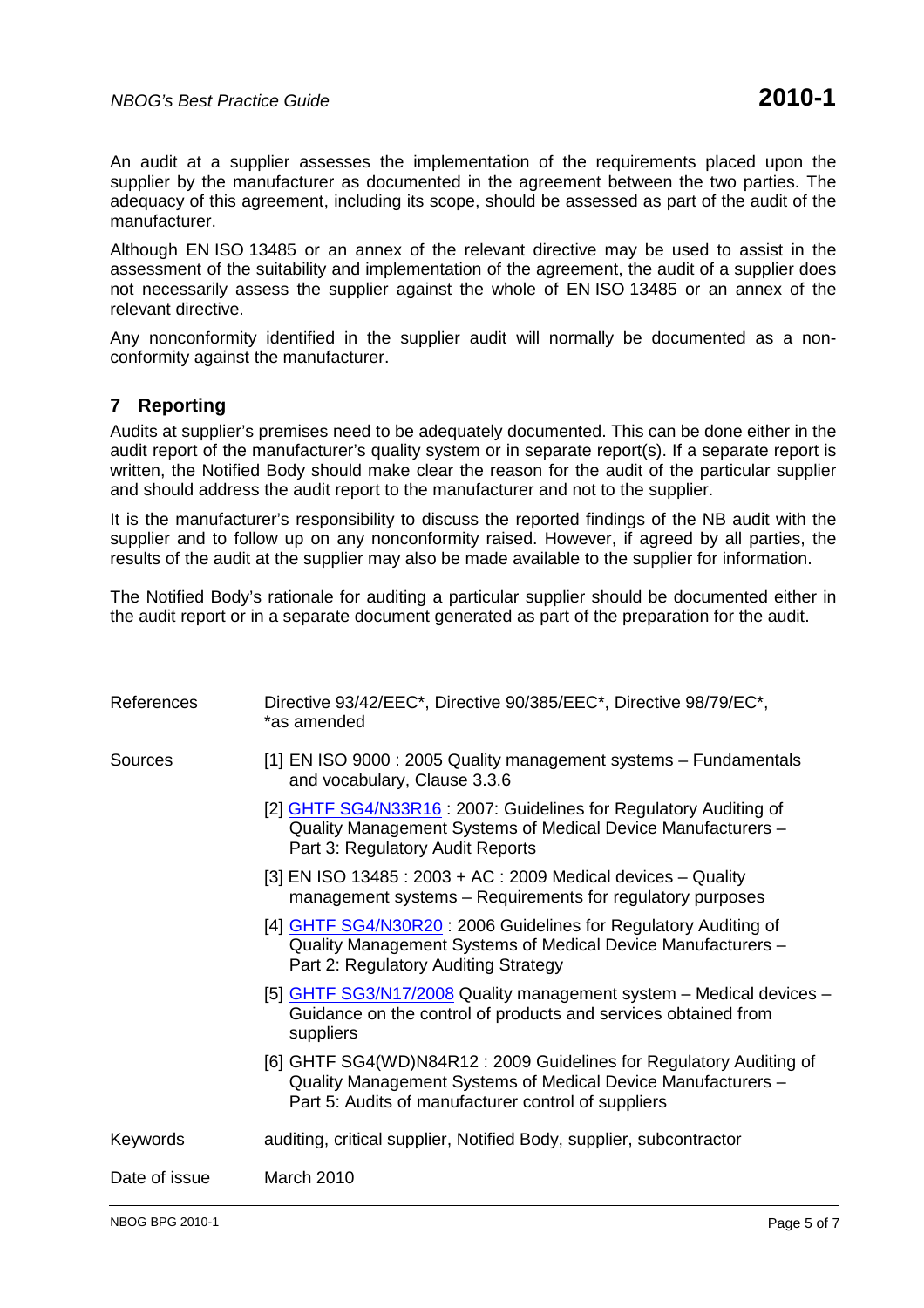# **Appendix 1**



Figure 1 (excerpt from GHTF SG3/N17/2008 Guidance on the control of products and services obtained from suppliers [5])